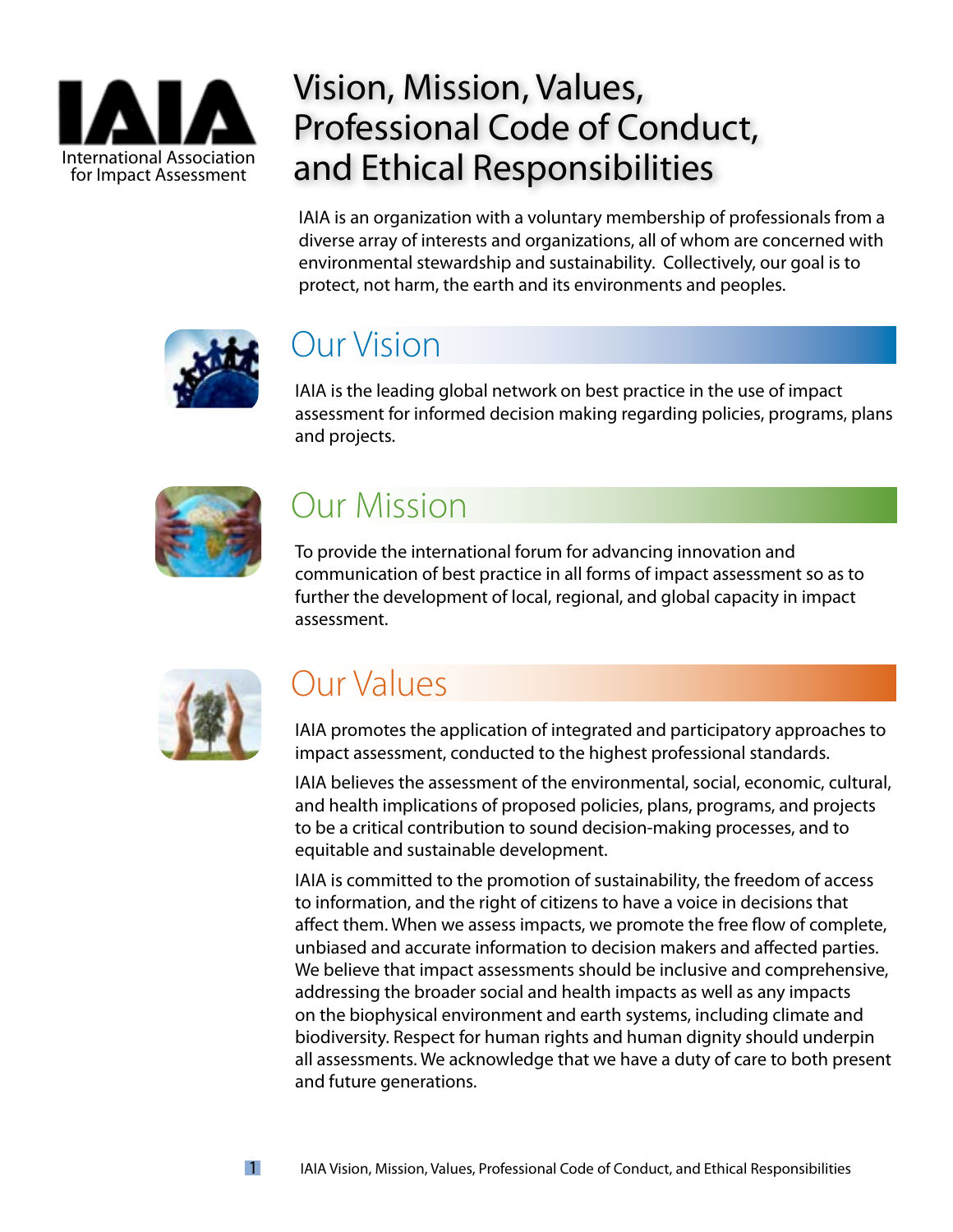

## Our Ethical Responsibilities

### Professional Responsibilities

IAIA as an organization promotes the following:

- We compile or review impact assessments with integrity and honesty,  $\mathcal{C}^{\mathcal{A}}$ and free from misrepresentation or deliberate bias.
- $\blacksquare$ Our personal beliefs should not interfere with fair representation of the potential impacts of policies, plans, programs, and projects.
- $\mathcal{L}^{\mathcal{L}}$ We uphold the principle of freedom of access to information and the right of citizens to participate in decisions that affect them.
- $\mathbb{Z}^2$ We seek sustainable and equitable outcomes from human actions that affect ecosystems and people.
- We seek a process of impact assessment that averts infringement of the  $\mathcal{L}_{\mathcal{A}}$ human rights of any section of society.
- We do not condone the use of violence, harassment, intimidation, or  $\Box$ undue force in connection with any aspect of impact assessment or its implementation.
- We believe impact assessments should integrate social, cultural and  $\mathcal{L}^{\mathcal{L}}$ health impacts with impacts on the biophysical environment and earth systems, including climate and biodiversity.
- We know that different groups in society experience benefits and harm  $\mathcal{L}_{\mathcal{A}}$ in different ways. We strive to promote considerations of equity as a fundamental element of impact assessment. We seek to take gender and other social differences into account, and we are especially mindful of the concerns of Indigenous peoples.
- We give due regard to the rights and interests of future generations. **The Co**
- We strive for excellence by maintaining and enhancing our own **The State** knowledge and skills, by encouraging the professional development of co-workers, and by fostering the aspirations of potential members of the profession.
- **COL** We do not advance our private interests to the detriment of the public, our clients or employing institutions.

#### **Further Information**

IAIA is committed to ethical and professional practice in all its operations. The statements in this document represent the foundational philosophy that underpins all IAIA activities and should inform the practice of its members. IAIA encourages the professional development of its members and environmental professionals and industry generally by providing a range of documents on best practice in impact assessment and related topics. These can be accessed online at www.iaia.org > Publications.

Note that some documents have been translated into other languages.

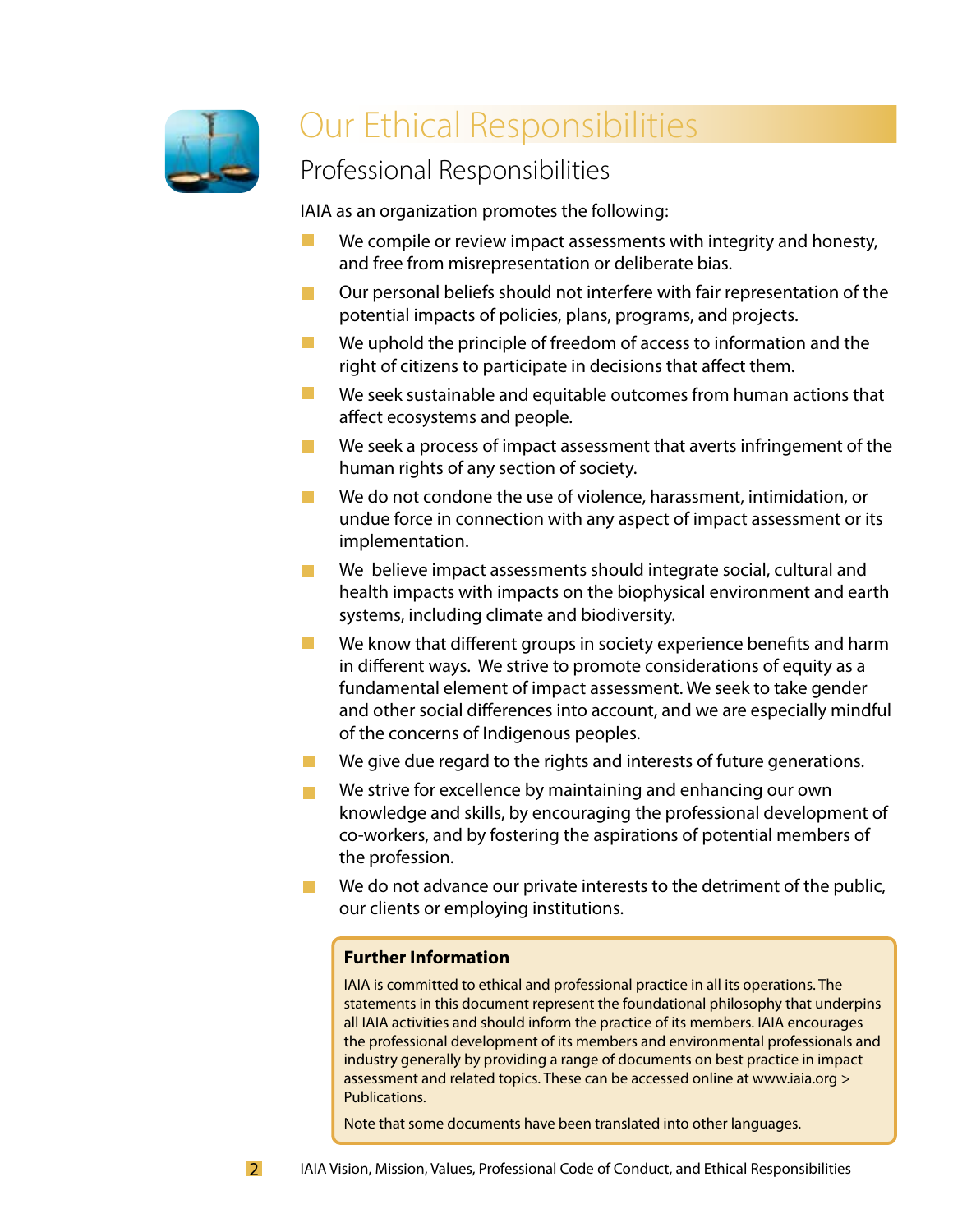

3

## Our Ethical Responsibilities

### Business Operations

To give effect to the IAIA value of promoting sustainability in the Association's business practices, the Association has adopted the following internal policy to guide its activities.

The objective of IAIA management is to adopt business practices that make a positive difference to environmental sustainability. As a business operation, IAIA is committed to adapting our activities, products and services with consideration for a sustainable environment by:

- Managing and monitoring the effects of our activities on the environment, especially with regard to minimizing the impacts from travel and resource use related to IAIA conferences and meetings.
- Maximizing the positive impact IAIA's resources and networks can have  $\mathcal{L}^{\text{eff}}$ on members and others in promoting best practice in environmental assessment.
- $\mathcal{L}^{\text{max}}$ To the extent possible, purchasing environmentally friendly products and services from vendors who have a commitment to caring for the environment.
- Supporting the training of staff to ensure they have sufficient **Contract** knowledge of good environmental business practices to do the jobs they do for IAIA with a care and concern for the environment.
- Establishing investment policies that reflect our commitment to the environment.
- $\mathcal{L}^{\mathcal{A}}$ Recycling/reusing paper and disposable goods and evaluating alternatives to the use of such products.
- $\mathbb{R}^n$ Purchasing office equipment, furnishings and fixtures that conserve natural resources and minimize environmental pollutants to the extent possible in a conventionally leased space.
- Controlling the office environment with natural light and ventilation to  $\mathcal{L}(\mathcal{A})$ the extent possible.
- $\mathcal{L}^{\mathcal{A}}$ Establishing staff work schedules that minimize travel without compromising service to membership or staff communication.
- **College** Moving towards paperless billing and service provision.
- $\mathcal{L}^{\mathcal{A}}$ Reviewing our practices regularly to find additional means of doing business in the most environmentally conscientious way possible.